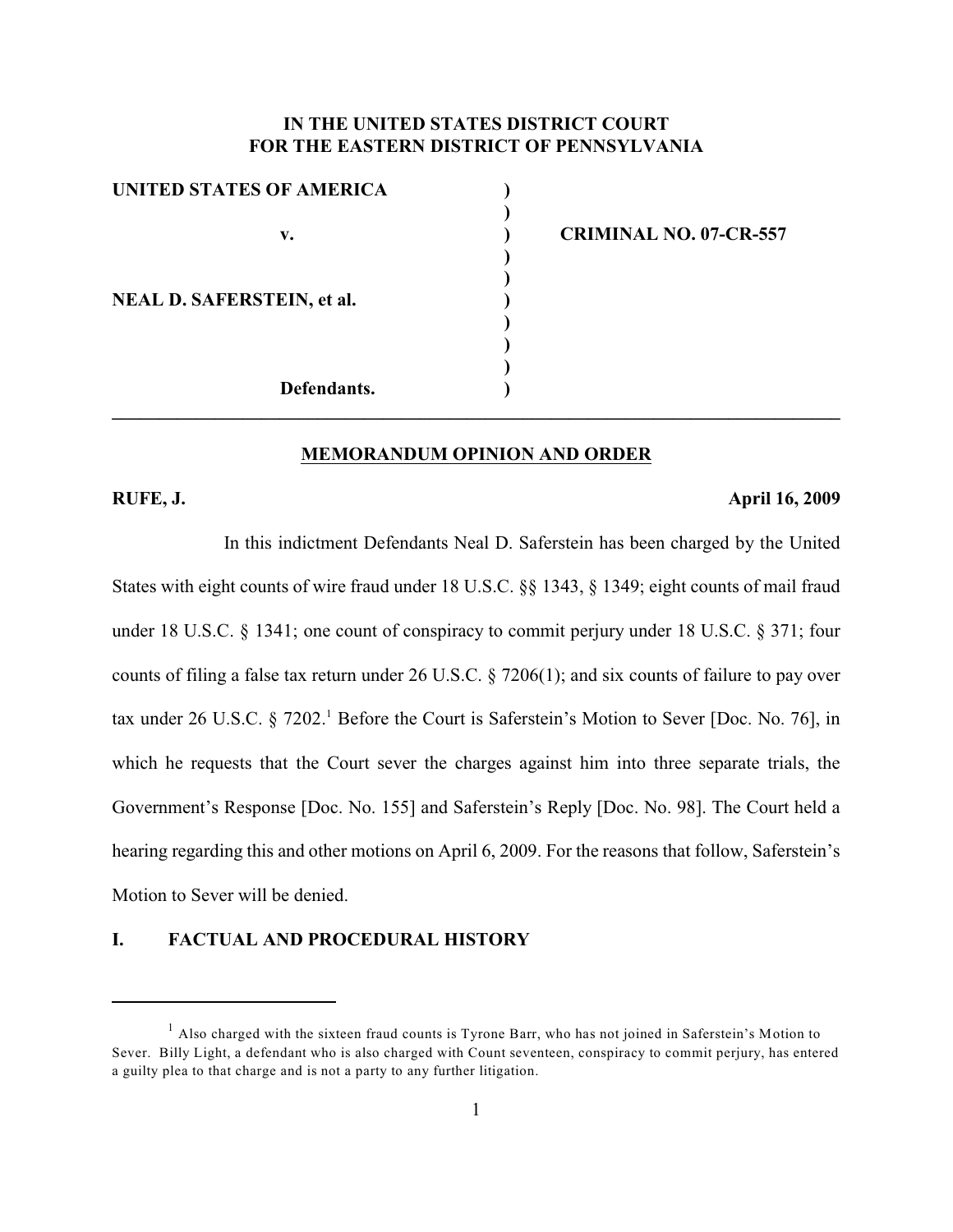Defendant Neal Saferstein is charged with orchestrating a "cramming" scheme via a business known as GoInternet.net, Inc. ("GoInternet").<sup>2</sup> Saferstein served as the President, Chief Executive Officer and majority owner of GoInternet.<sup>3</sup> GoInternet sold internet related services to companies and individuals, including dial-up internet access, e-mail accounts and Web page design.<sup>4</sup> In 2003, GoInternet employed more than 1,000 telemarketers and brought in gross annual revenues of more than \$49 million.<sup>5</sup> GoInternet stopped doing business in 2004.<sup>6</sup>

The Government alleges that GoInternet was designed entirely to defraud customers into paying for internet related services without their knowledge or authorization.<sup>7</sup> Local telephone companies may permit third parties such as GoInternet to include charges for separately ordered telecommunications services on consumers' local telephone bills. $\delta$  Such billing is accomplished by the third parties working with telephone billing "aggregators" who act as intermediaries between the third party and local telephone companies or Local Exchange Carriers ("LECs"). Aggregators receive billing information from the third parties, who are the aggregators' clients, and submit the bill to the appropriate LEC for inclusion on a customer's local telephone bill.<sup>9</sup> When customers pay

 $3$  Id. at ¶¶ 8-10.

 $<sup>4</sup>$  Id. at ¶ 1.</sup>

 $<sup>5</sup>$  Id. at ¶ 6.</sup>

- $6$  Id.
- $^7$  Id. at ¶ 18.

 $8$  Id. at ¶ 11.

 $9$  Id. at ¶ 12.

<sup>&</sup>lt;sup>2</sup> Indictment ¶ 1.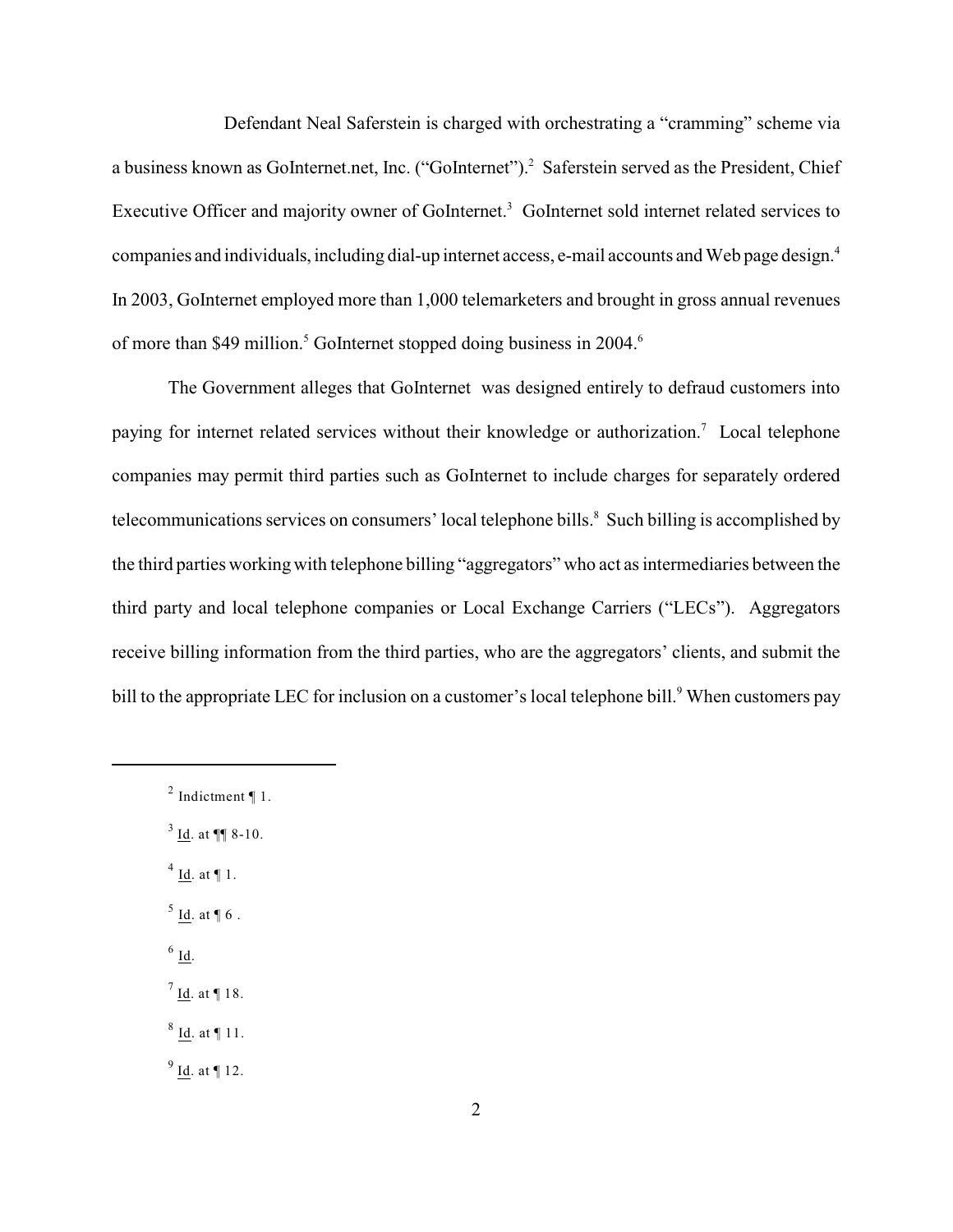their telephone bills the aggregators collect the payment for their clients' services from the LEC. Those payments are then passed back to the clients or third party providers who pay a fee for the aggregator's collection and billing services.<sup>10</sup> The placement of unauthorized charges on a consumer's local telephone bill is known as "cramming." The Government claims that GoInternet contracted with several billing aggregators to place its monthly charges on customer's local telephone bills. $11$ 

 On June 28, 2000, The Federal Trade Commission ("FTC") filed suit against Saferstein for violating the law by billing customers without their authorization. The parties agreed to a Stipulated Judgment and Order for a Permanent Injunction.<sup>12</sup> However, the Government alleges that even after that Judgment was issued GoInternet continued to expand its fraudulent conduct. When an LEC would no longer post charges for GoInternet, the Government alleges that GoInternet hired an intermediary to submit the charges to the billing aggregator and LEC on GoInternet's behalf.<sup>13</sup> The Government further claims that Saferstein ordered the destruction of thousands of postcards that would have notified GoInternet's customers that they were receiving and paying for GoInternet's services. Those postcards were required by the Consent Order ending the above referenced action by the FTC, however, contempt hearings were held against Saferstein and other members of GoInternet for their failure to comply with that Consent Order in a number of respects.<sup>14</sup>

- $12$  Id. at ¶ 30.
- $^{13}$  Id. at ¶ 33.
- $14$  Id. at ¶ 34.

 $^{10}$  Id. at ¶ 13.

 $11$  Id. at  $\P\P$  14-15.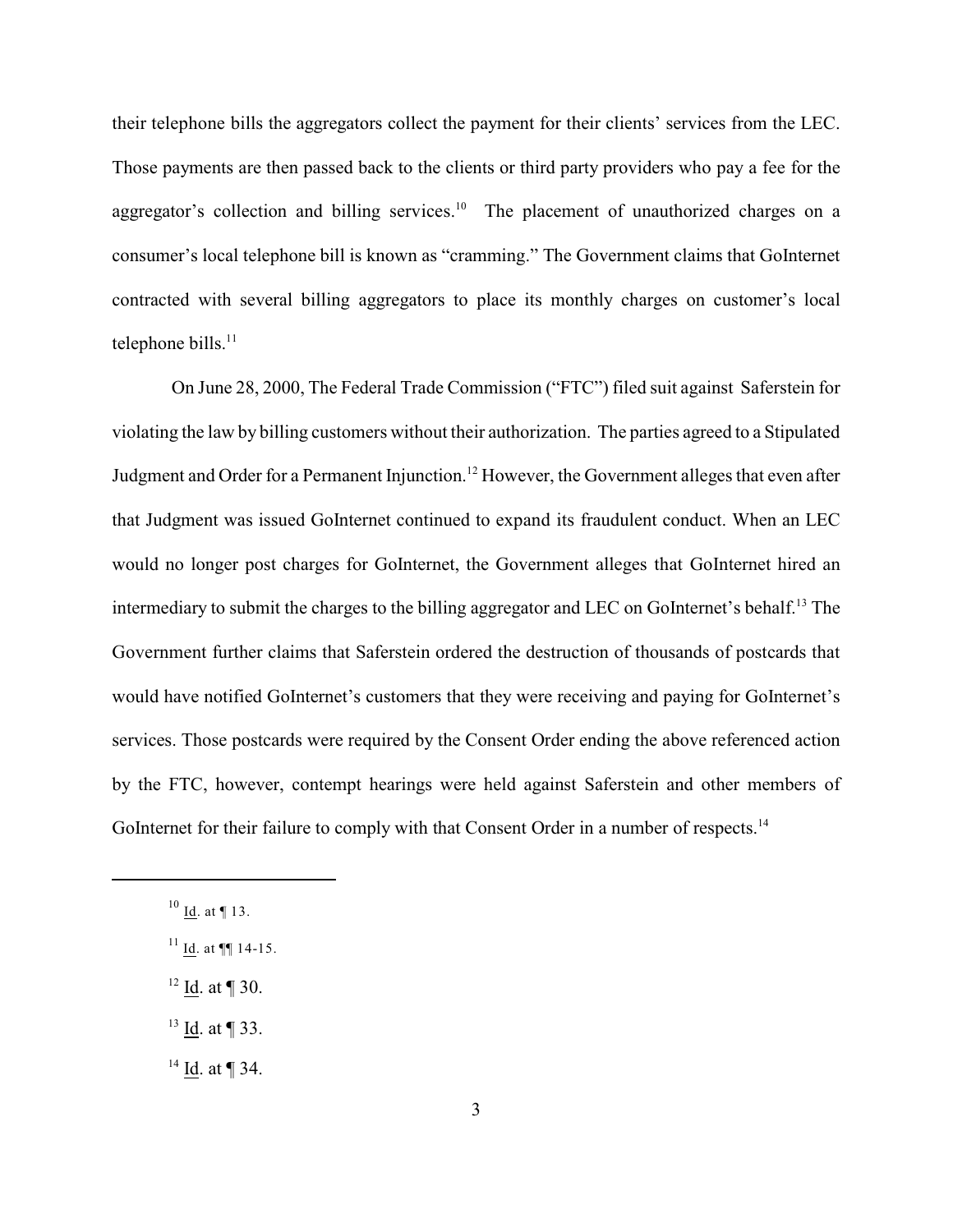A single indictment against Saferstein was issued in September, 2007 listing 27 counts against him including eight counts of wire fraud under 18 U.S.C. §§ 1343, § 1349; eight counts of mail fraud under 18 U.S.C. § 1341; one count of conspiracy to commit perjury under 18 U.S.C. § 371; four counts of filing a false tax return under 26 U.S.C. § 7206(1); and six counts of failure to pay over tax under 26 U.S.C. § 7202.<sup>15</sup> Through counsel, Saferstein submitted a Motion to Sever <sup>16</sup> identifying the three distinct types of charges in the indictment and arguing that including all of them in the same indictment violates Federal Rule of Criminal Procedure 8, which governs joinder. Additionally, Saferstein argues that the joinder of all charges in a single indictment creates substantial prejudice that necessitates severance under Federal Rule of Criminal Procedure 14.<sup>17</sup>

Saferstein's primary point to this end is that he may wish to testify at trial to defend one category of charges against him, but not another, creating a situation that would confuse a jury and therefore prejudice a fair trial.<sup>18</sup> The Government argues that joinder of all charges in a single indictment was appropriate under Fed. Crim. P. 8 because all of the charges stem from the same "series of acts or transactions."<sup>19</sup> Moreover, the Government argues that the Court should not exercise its discretion to sever under Fed. R. Crim Pro. 14 because a joint trial on all the charges does not impact on or prejudice Saferstein's ability to receive a fair trial, especially because the Court can issue instructions to prevent any confusion on the part of the jury or any other challenges

 $^{17}$  Id.

 $18 \underline{Id}$ . at 14.

 $15$  The case was declared complex on motion by the Government, and discovery of the numerous electronic files in this matter has been lengthy and time consuming.

 $16$  See Mot. To Sever [Doc. No. 76]

 $19$  See Govt. Resp. [Doc. No. 89].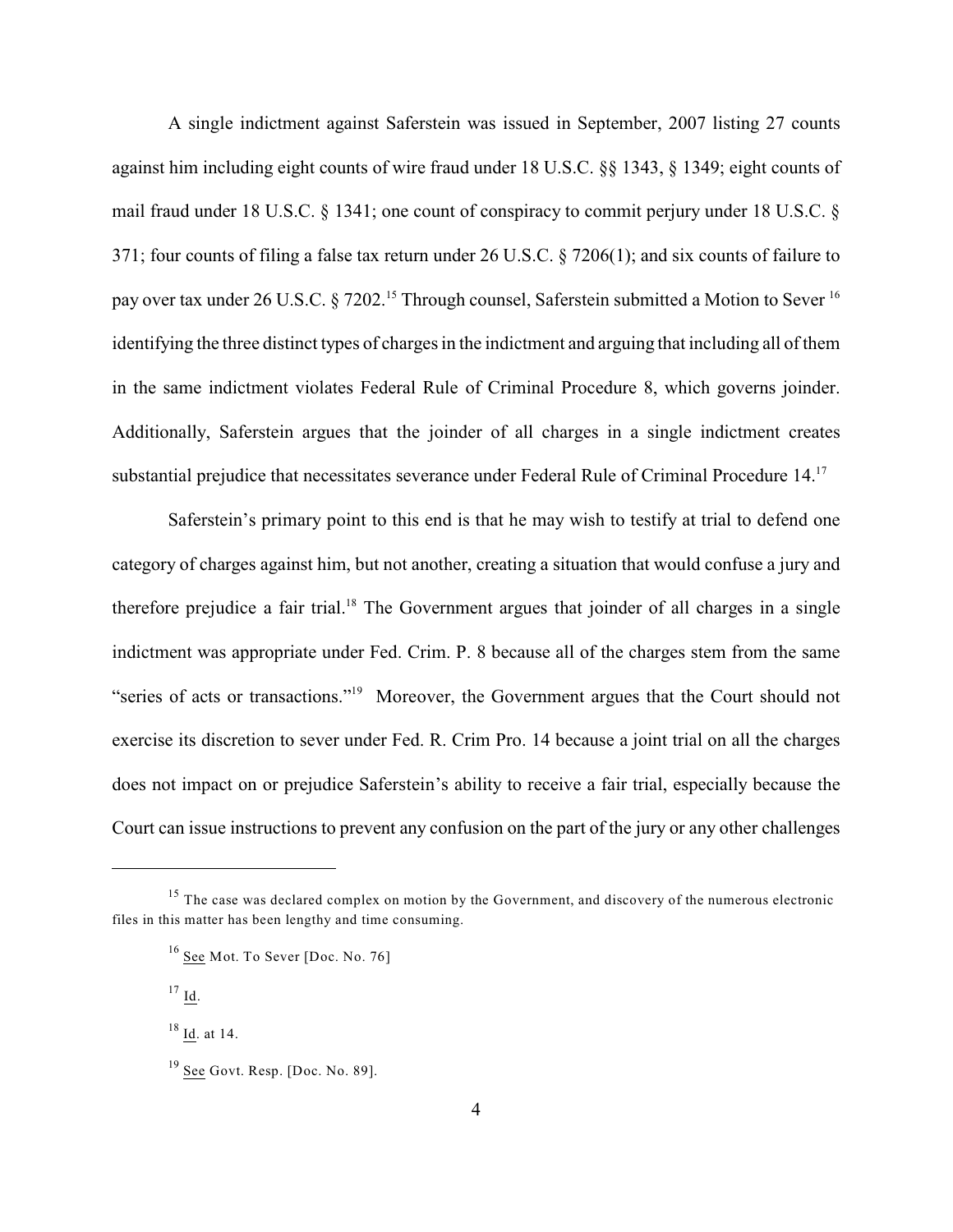that may arise. The legal issues have been briefed and oral argument on these matters was entertained

at a hearing regarding the instant motions and others on April 2, 2009.

### **II. LEGAL STANDARD**

Federal Rule of Criminal Procedure 8, states, in relevant part:

(a) Joinder of Offenses: Two or more offenses may be charged in the same indictment or information in a separate count for each if the offenses charged, whether felonies or misdemeanors, or both, are of the same or similar character or are based on the same act or transaction or on two or more acts or transactions connected together or constituting parts of common scheme or plan.

(b) Joinder of Defendants. Two or more defendants may be charged in the same indictment or information if they are alleged to have participated in the same act or transaction or in the same series of acts or transactions constituting an offense or offenses. Such defendants may be charged in one or more counts together or separately and all of the defendants need not be charged in each count. <sup>20</sup>

However, even if joinder of charges in a single indictment is appropriate under Rule 8, a

district court judge has discretion to sever if he or she determines that a defendant is prejudiced

by the joinder. Federal Rule of Criminal Procedure 14 states:

(a) Relief. If joinder of offenses or defendants in an indictment, an information or a consolidation for trial appears to prejudice a defendant or the government, the court may order separate trials of counts, sever the defendants' trials, or provide any other relief that justice requires. $21$ 

### **III. DISCUSSION**

Saferstein has requested that the Court sever the case against him into three separate

trials, one based on the mail and wire fraud counts, one on the charge for conspiracy to commit

perjury, and a third trial on the tax charges. The Court will first analyze the appropriateness of

 $20$  Fed. R. Crim. P. 8.

 $21$  Fed R. Crim. P. 14.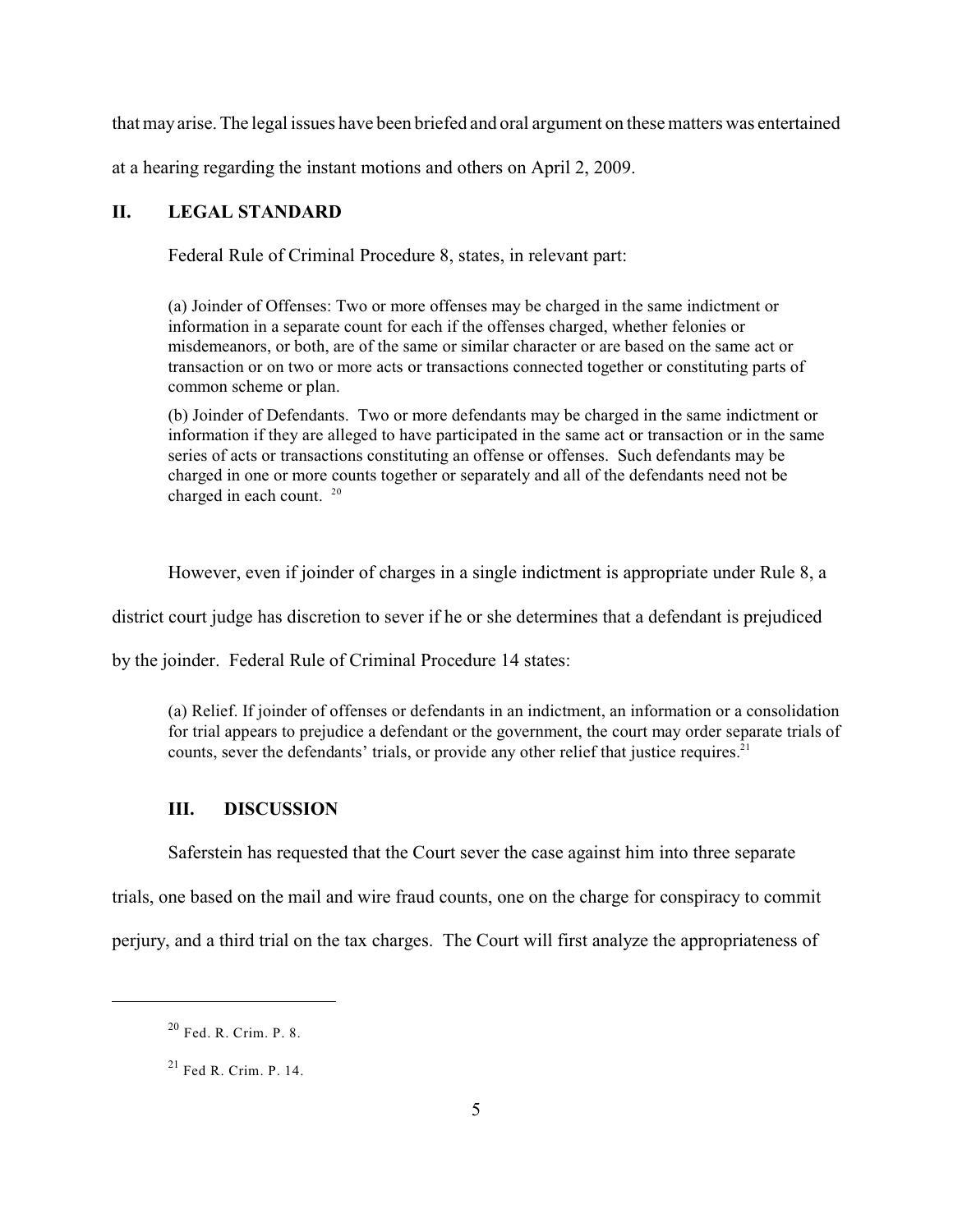combining the fraud charges and conspiracy charges at trial under Rule 8 and then address the propriety of including the tax charges in that trial. It will then separately address the question of whether the combination of any charges for trial creates prejudice under Fed. R. Crim P. 14

# **A. Counts 1-16 (Wire and Mail Fraud) and Count 17 (Conspiracy to Commit Perjury)**

Both Saferstein and co-defendant Tyrone Barr are charged with eight counts of wire fraud under 18 U.S.C. §§ 1343, § 1349, and eight counts of mail fraud under 18 U.S.C. § 1341, which are charges specifically related to the operation of GoInternet's business. "The gravamen of this category of charges is the '[t]he entire GoInternet business was designed to defraud customers into paying for internet-related services without their knowledge or authorization."<sup> $22$ </sup> The mailing of so-called "welcome packets," which gave customers allegedly fraudulent information related to services and billing is what precipitated the Government's mail fraud charges in addition to its charges of wire fraud.

Count seventeen for conspiracy to commit perjury under 18 U.S.C. § 371 charges Saferstein and co-defendant, Billy Light, who served as the Chief Information Officer at GoInternet, with committing perjury when Light testified at contempt proceedings brought by the Federal Trade Commission (FTC).

Because this Indictment involves multiple defendants, the standard applicable to joinder of both offenses and defendants is governed by Rule 8(b). "Although the standards of Rule 8(a) and Rule 8(b) are similar in that they both require a "transactional nexus" between the offenses or defendants to be joined, Rule 8(a) is more permissive than Rule 8(b) because Rule 8(a) allows

<sup>&</sup>lt;sup>22</sup> Def. Mot. to Sever, p. 3 citing Ind. at  $\P$  18.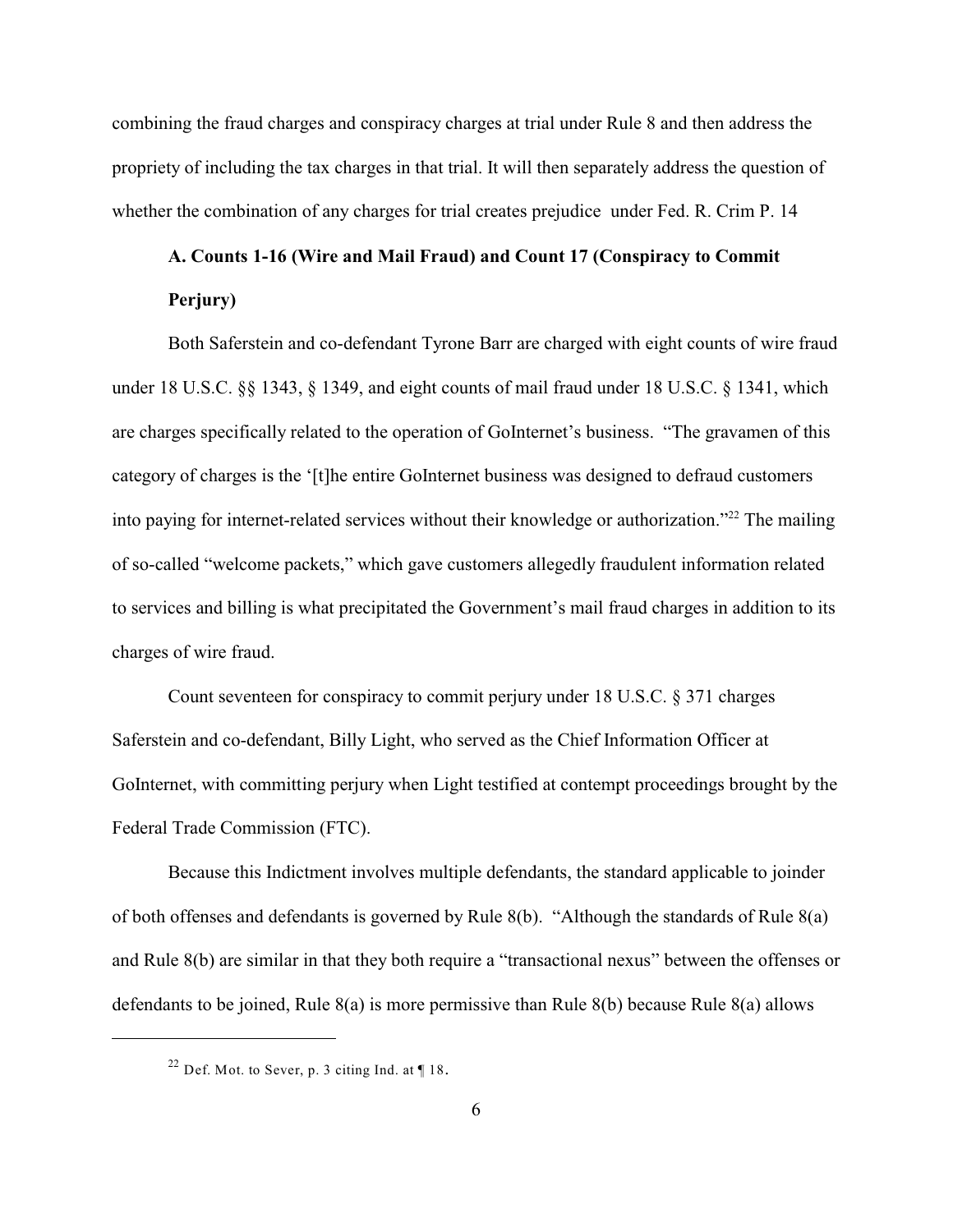joinder on an additional ground, i.e., when the offenses "of the same or similar character."<sup>23</sup>

Saferstein argues that no "transactional nexus" between the charges for wire and mail fraud and the charge for conspiracy to commit perjury exists because the evidence and witnesses related to proving the charges do not overlap.<sup>24</sup> However, "In determining whether a trial court erred by joining multiple defendants under Rule 8(b), we focus on the indictment, not on the proof subsequently adduced at trial. As long as the crimes charged are a single series of alleged acts or transactions, separate trials are not required.<sup>25</sup>

A plain review of the allegations in the Indictment shows a clear and obvious "transactional nexus" between the fraud charges and the conspiracy to commit perjury charge. Without the alleged activities leading to the charges of wire and mail fraud against Saferstein there would be neither circumstance nor motivation to conspire to commit perjury before the FTC in enforcement proceedings. In fact, the Indictment specifically alleges that the perjury charge relates to Saferstein's business practices concerning GoInternet and its dealings with customers. 26

The Court finds a "transactional nexus" between the activities related to the charges

<sup>&</sup>lt;sup>23</sup> U.S. v. Irizarry, 341 F.3d 273, 287 (3d. Cir. 2003).

 $2^4$  See Mot. to Sever p. 8.

<sup>&</sup>lt;sup>25</sup> United States v. Eufrasio, 935 F.2d 553, 567 (3d Cir. Pa. 1991). There are circumstances where the Court "may look beyond the face of the indictment . . . in limited circumstances. Where representations made in pretrial documents other than the indictment clarify factual connections between counts, reference to those documents is permitted." U.S. v. McGill, 964 F.2d 222, 243 (3d Cir. 1992). The Court does not regard this case as one of those circumstance requiring the examination of pretrial documents.

 $26$  See Ind. Count 18, Overt Acts,  $\P$  2.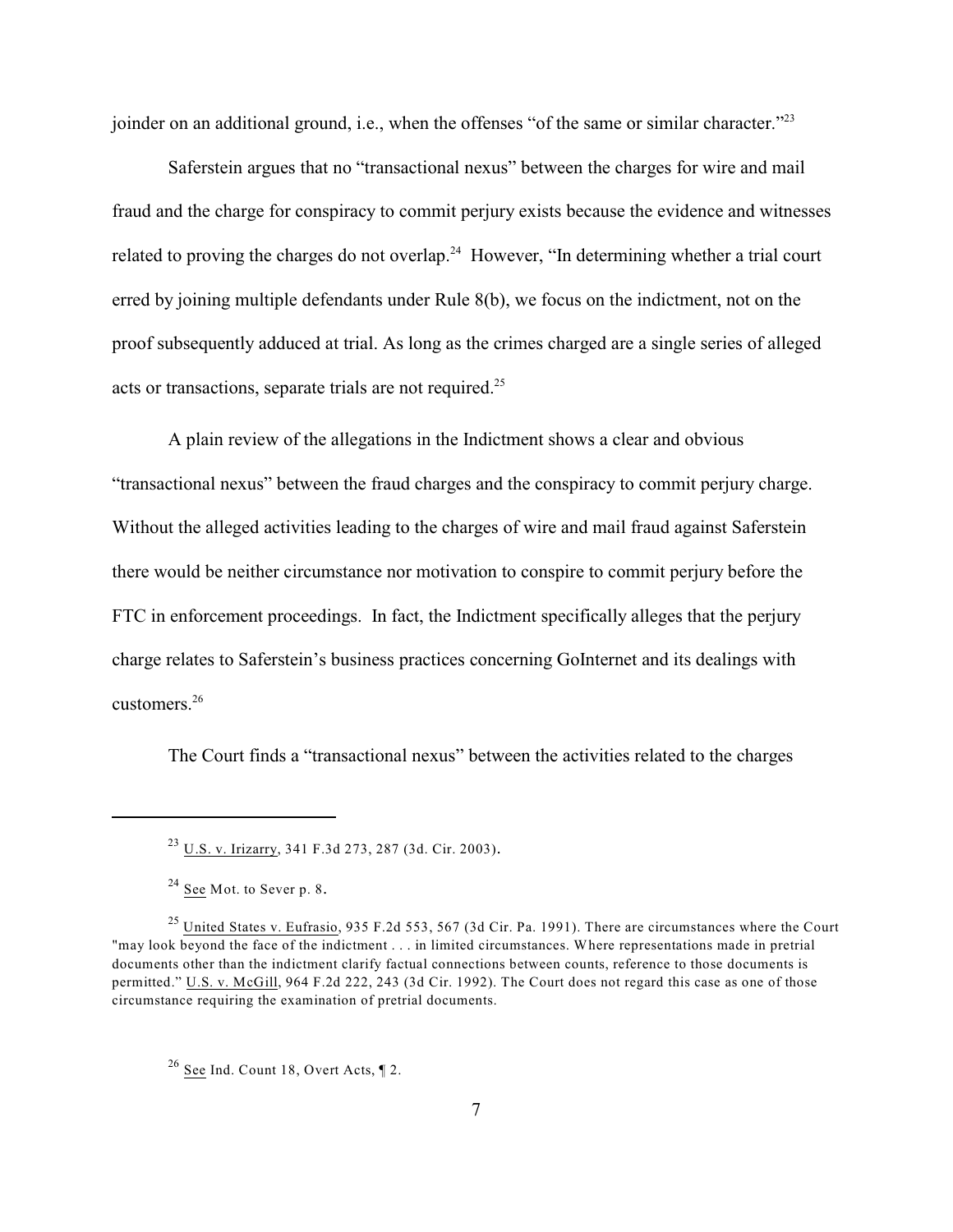against Saferstein for mail and wire fraud and the charges against him for conspiracy to commit perjury. As examined under the standard set forth in Fed. R. Crim. P 8(b), these charges were properly joined in a singe indictment and may properly be presented together at trial.

### **B. Tax Charges (Counts 18-27)**

The final grouping of charges against Saferstein are filing false tax returns under 26 U.S.C. § 7206(1) and failure to pay over tax under 26 U.S.C. § 7202. Only Saferstein is accused of tax related crimes. He argues that because none of the evidence used to support these charges can be used to support the fraud and conspiracy charges against him, that the tax counts should be severed and tried separately. However, "[j]oinder of tax and non-tax claims is not unusual."<sup>27</sup> "Joinder of a tax evasion count is appropriate when it is based upon unreported income flowing directly from the activities which are the subject of the other counts."<sup>28</sup> The tax charges directly stem from income Saferstein made from the alleged fraudulent activities related to GoInternet, an income that he continued to receive even after the alleged conspiracy to commit perjury. Therefore, a "transactional nexus" exists among all three categories of charges against Saferstein and all were properly joined in a single indictment and may be presented together at a single trial.

### **C. Discretion to Sever Under Federal Rule of Criminal Rule 14**

Saferstein argues that if the Court finds that a joint trial is appropriate under Fed. R. Crim. P. 8, that the Court, in its discretion, may still sever the three categories of counts for

 $^{27}$  United States v. McGill, 964 F.2d at 241.

<sup>&</sup>lt;sup>28</sup> United States v. Delle Donna, 552 F. Supp. 2d 475, 496 (D.N.J. 2008) citing U.S. v. Anderson, 809 F.2d 1281, 1288  $(7^{th}$  Cir. 1987).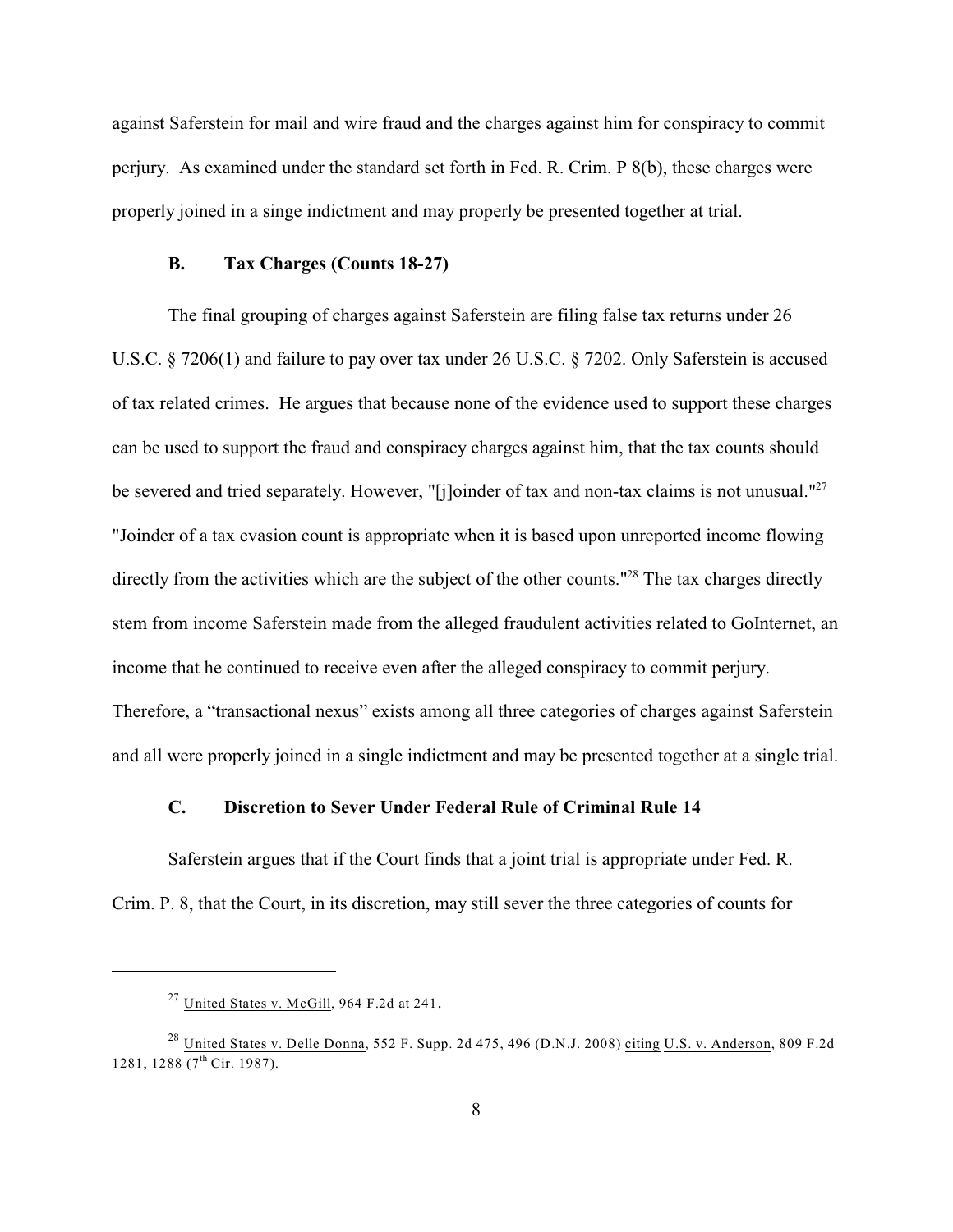different trials under Fed. R. Crim. P. 14, which states that if joinder of offenses for trial purposes "appear to prejudice a defendant or the government the court may order the court may order separate trials of counts, sever the defendants' trials, or provide any other relief that justice requires.<sup>29</sup>

"The denial or granting of a severance under Fed. R. Crim. P. 14 is a matter peculiarly within a trial court's discretion. Reversal is appropriate only if abuse of that discretion can be shown."<sup>30</sup> However, "[a] claim of improper joinder under Fed. R. Crim. P. 14 must demonstrate 'clear and substantial prejudice.'"<sup>31</sup> Saferstein claims that he will be prejudiced by the joinder of the three categories of charges at a single trial because he may wish to take the stand to offer testimony regarding one of the types of charges against him, but not another. However, in neither the memoranda supporting his motion nor when questioned at a hearing regarding this matter has Saferstein or his counsel indicated what testimony he may wish to offer or to which charges that testimony would relate. Without some specificity on this vague premise as Saferstein currently raises it, the high threshold to show prejudice under Rule 14 is not met.<sup>32</sup>

Additionally, Rule 14 does not necessarily require severance even when prejudice is shown. "It leaves the tailoring of the relief, if any, to the district court's sound discretion."33

<sup>31</sup> U.S. v. Gorecki, 813 F.2d 40, 43 (3d Cir. 1987).

 $29$  Fed R. Crim. P. 14.

 $^{30}$  U.S. v. Rickey, 457 F.2d 1027, 1939 (3d Cir. 1972).

 $\frac{32}{10}$  U.S. v. Gorecki, 813 F.2d at 42. "Defendant's bare allegation that the joinder prevented his testimony on the weapons charge, without a specific showing as to what that testimony may have been, fails to meet the stringent requirements for a rule 14 showing of prejudice."

<sup>&</sup>lt;sup>33</sup> Zafiro v. United States, 506 U.S. 534, 539 (1993).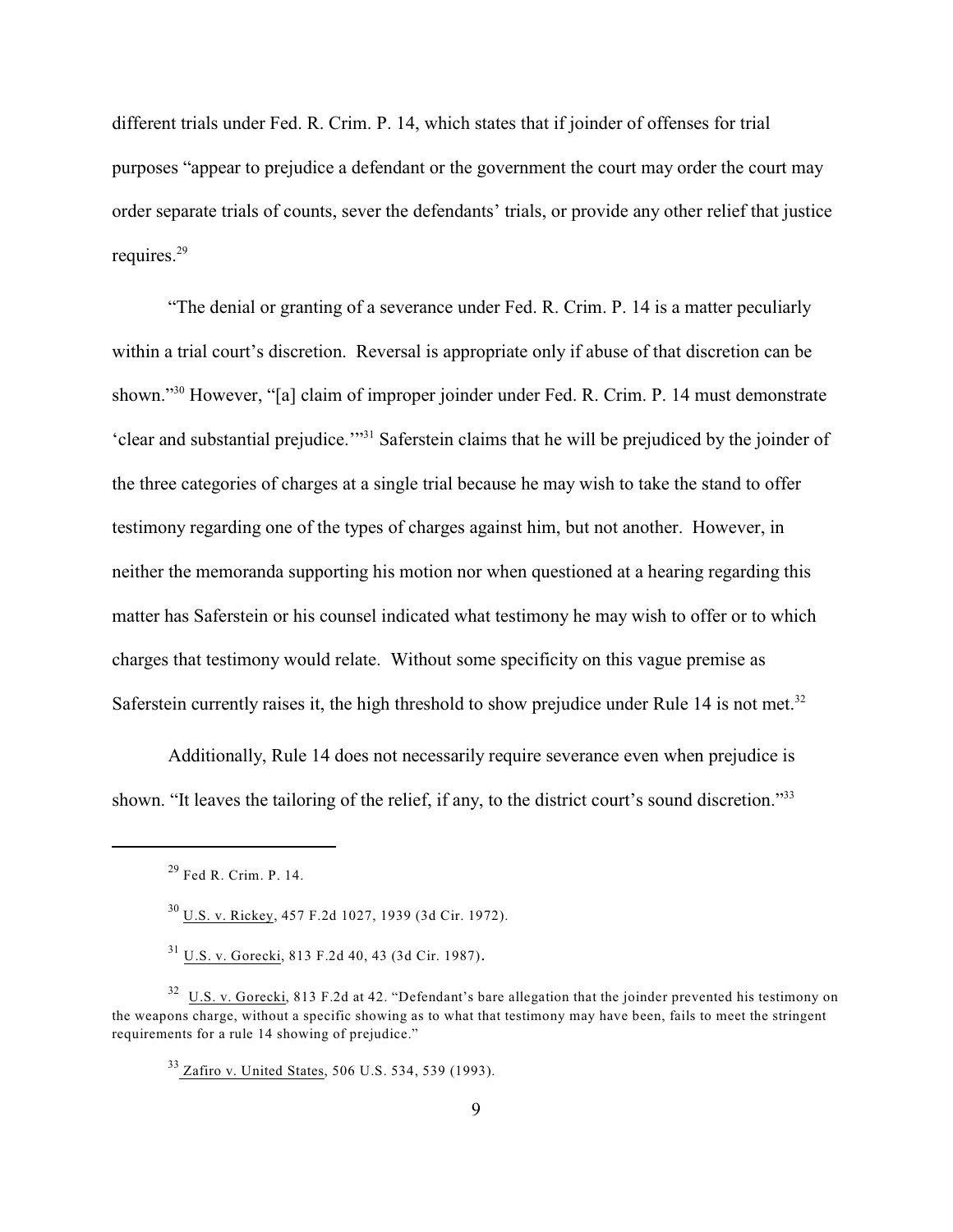Therefore, Saferstein's additional arguments that severance is necessary since a jury will have a difficult time separating or ascertaining which evidence against him is meant to prove which set of charges is also overcome, since the Court is in a position to evaluate each situation should any occur and to respond appropriately with limiting instructions at trial, if necessary.

Hence, at this time the Saferstein has not shown the requisite prejudice needed for the Court to grant severance under Rule 14.

### **IV. CONCLUSION**

The Court hereby denies Saferstein's Motion to Sever. An appropriate Order follows.